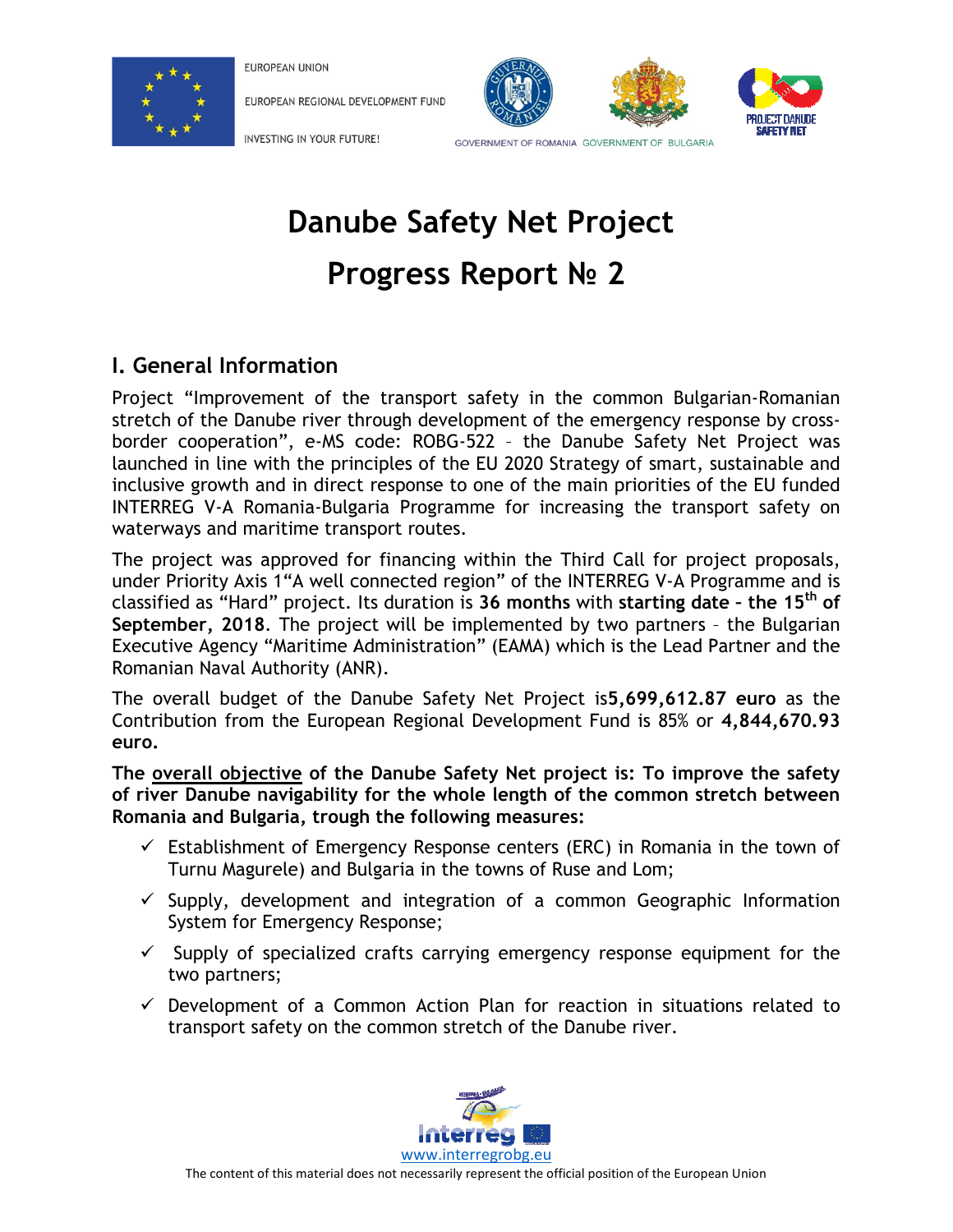

**FUROPEAN UNION** EUROPEAN REGIONAL DEVELOPMENT FUND

INVESTING IN YOUR FUTURE!



The implementation of the project is structured in four Work Packages:

- > Work Package P "Project Preparation" during which the two Partners jointly established the project goals, planned the overall implementation and submitted the project proposal;
- > Work Package M "Project Management" is dedicated to the administrative, financial and operative management of the project and together with Work Package C "Communication" will support the implementation of the activities for the whole duration of the project. Package C "Communication" will support the implementation of the activities<br>for the whole duration of the project.<br>> Work Package T1 "Measures for Improvement of River Transport Safety" is
- the core and most important Work Package of the project and includes five logically interconnected activities.

# II. State of Implementation (July, 2019 - February, 2020) - Summary

During the reporting period, the project activities were carried out in accordance with the schedule, as required by the project documents.

The two partners RNA and EAMA continued their cooperation, participated in two meetings, in Ruse and Giurgiu and joined efforts with regards to the project activities. ing the reporting period, the project activities were carried out in accordance<br>the schedule, as required by the project documents.<br>two partners RNA and EAMA continued their cooperation, participated in two<br>ings, in Ruse a

All required project activities were accomplished during this reporting period as provided in the Application Form and the expenses were within the budget limits.

The consultant for the elaboration of the preliminary study and the data collection provided in the Application Form and the expenses were within the budget limits.<br>The consultant for the elaboration of the preliminary study and the data collection<br>was contracted by the RNA and the developed study is unde Implementation Team and the partners from Bulgaria. (EAMA and their Consultant) omplished during this reporting period as<br>expenses were within the budget limits.<br>Pereliminary study and the data collection<br>loped study is under evaluation by the RNA<br>Dom Bulgaria. (EAMA and their Consultant)<br>Pereontinued

Implementation Team and the partners from Bulgaria. (EAMA and their Co<br>During this period, project activities were continued by RNA and EAMA number of internal meetings took place within each team members establishing steps to follow for activities. number of internal meetings took place within each team members establishing steps<br>to follow for activities.<br>Meeting and activities within the Project took place according to the calendar.<br>**1. Work Package M "Project Manag** 

Meeting and activities within the Project took place according to the calendar.

### 1. Work Package M "Project Management"

implementation of the activities, provided sound financial and technical management of the project and organized and conducted the necessary procedures for the procurement of goods and services. of the project is structured in four Work Packages:<br>
The project Preparation "covered the project preparation phase<br>
the two Partners jointly established the project proparation phase<br>
the two Partners jointly established ing and activities within the Project took place according to the calendar.<br> **Work Package M "Project Management"**<br>
in the reporting period, the two Project Partners coordinated the day-to-day<br>
ementation of the activities

The partnership maintained regular communication with the Joint Secretariat and the Managing Authority of the INTERREG V-A RO-BG Programme regarding the reporting of the project implementation, notifications to the subsidy and co-financing contracts and reimbursement of certified expenditures. The two Partners have have ication with the Joint Secretariat and the<br>BG Programme regarding the reporting of<br>o the subsidy and co-financing contracts<br>es. The two Partners have been strictly

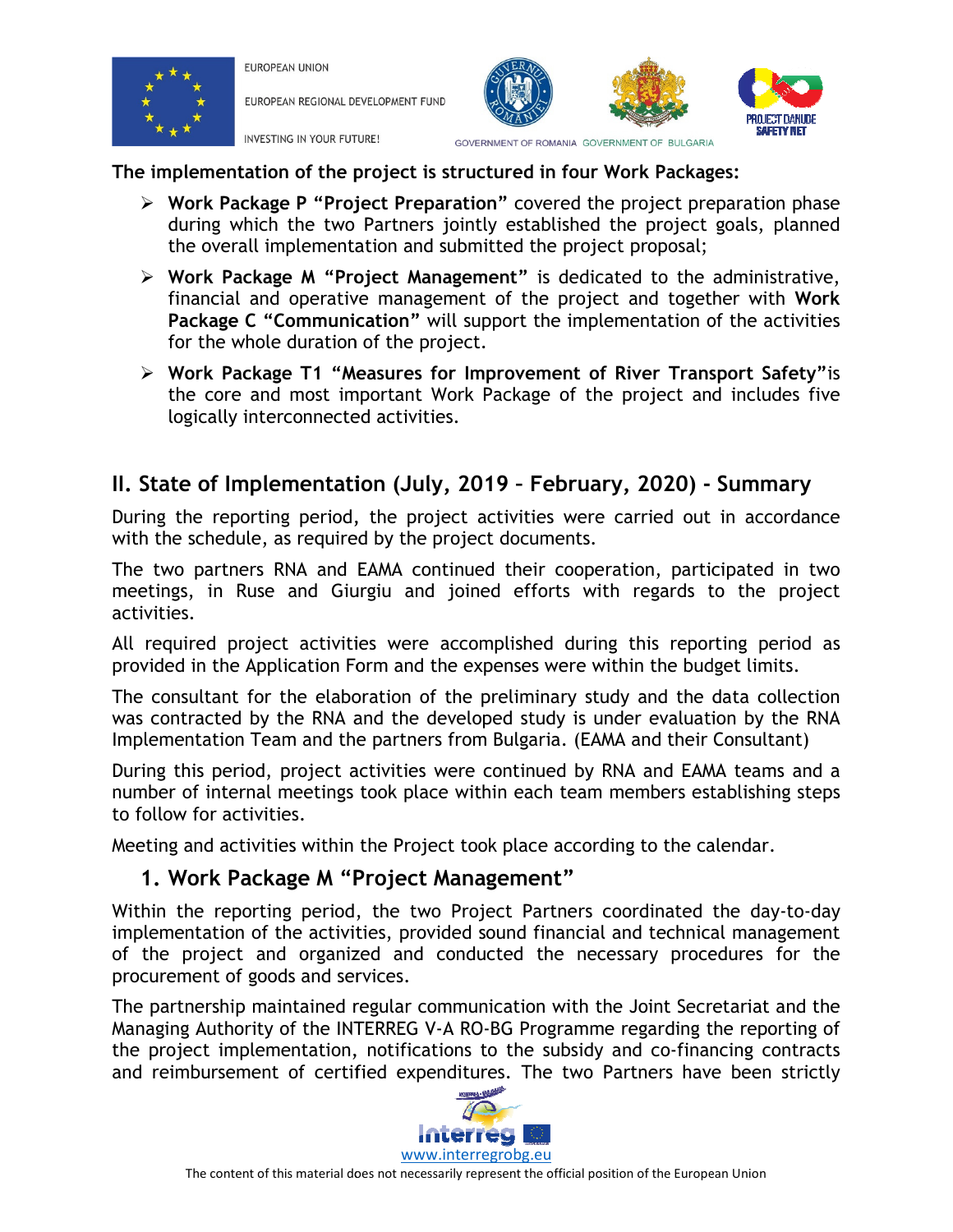

EUROPEAN UNION

EUROPEAN REGIONAL DEVELOPMENT FUND





supervising and monitoring the achievement of the project's results and indicators, according to the approved Application form.

Under the awarded by EAMA contract for project management support, two tender dossiers related to the implementation of WP T1 were prepared. One of the dossiers is for the development of preliminary study and data collection (Activity T1.1), organization and conduct of a Transport safety Expert and Stakeholder meeting in Ruse (Activity T1.1) and development of an Action Plan (Activity T1.5). The second dossier is for the award of the preparation of a technical specification for transport safety IT tool with components and modules for Romania and Bulgaria (Activity T1.2).

Within RNA the project management was carried out by the implementation unit with the assistance of the Consultant team, which were selected following a procurement procedure.

During the two meetings in Ruse and Giurgiu with the stakeholders involved in emergency response on Danube River, the project teams also analysed the status of the project and the actions to be taken in the next period.

The applicable transparency rules have been observed during the reporting period.

#### Regular Team Meetings

On the  $21<sup>th</sup>$  of August, 2019, the second Regular Team Meeting of the two project implementation teams took place in Constanta. During the event, the two Partners discussed the overall management and the financial progress and reporting of the project. The main focus of the meeting was put on the implementation of Activity T1.1 "Development of preliminary study and data collection" of Work Package T1. ved during the reporting period.<br>Team Meeting of the two project<br>During the event, the two Partners<br>icial progress and reporting of the<br>on the implementation of Activity<br>collection" of Work Package T1.<br>,<br>,<br>t and in particu

# 2. Work Package C "Communication"

In line with the communication plan of the Project and in particular with Activity C.4 – Promotional materials, WP C, in June, 2019 EAMA signed a contract with external service provider. During the reported period, promotional materials for the popularization of the project were designed and elaborated. Some of the items were distributed during the Transport Safety Expert and Stakeholder Meeting held by EAMA on the  $8<sup>th</sup>$  of October 2019 in Ruse and some were handed over to the Project partner. The remaining materials will be distributed among the stakeholders during the upcoming public project events and other occasions. succervising and monitoring the achievement of the project's results and indicatos<br>according on the approved Application form.<br>
Under the avaread by EMA contract for project management support, two tend<br>
dosisers related t In the 21<sup>m</sup> of August, 2019, the second Regular Team Meeting of the two project<br>plementation teams took place in Constanta. During the event, the two Partners<br>scussed the overall management and the financial progress and

EAMA has also started work on the development of the Danube Safety Net project official website, in line with Activity C.5 "Digital activities".

Under activity AC 4 - The approval for the 8 banners regarding identity manual accomplish was obtained and production order was launched and the 8 outdoor banners were finished and delivered to RNA.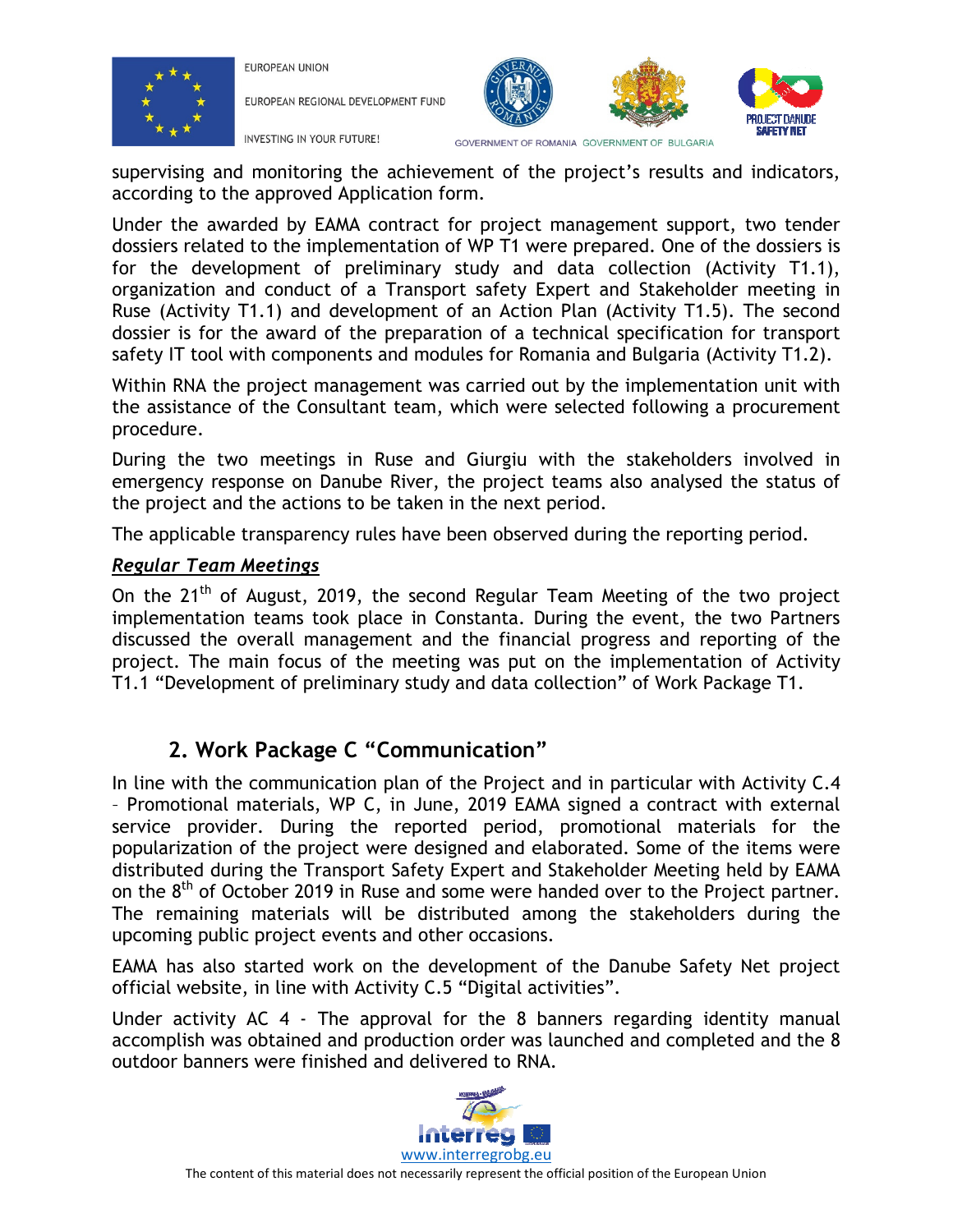

**FUROPEAN UNION** 

EUROPEAN REGIONAL DEVELOPMENT FUND



INVESTING IN YOUR FUTURE!

GOVERNMENT OF ROMANIA GOVERNMENT OF BULGARIA

Also, it was discussed the elaboration of the informational site and the elaboration of the online platform under activity AC 5 - during the meetings of the implementation unit to establish which site model and the communication platform will be adopted, for the best results in carrying out the activity.

## 3. Work Package T1 "Measures for improvement of river transport safety"

Work Package T1 is the core work package of the project and includes five logically interconnected activities. Its implementation started in August, 2019 and all the start-up activities in the reviewed period were successfully implemented.

Following the start of WP T1 and on the basis of the delivered under WP M tender dossiers, EAMA launched two public procurements and signed contracts for the implementation of the WP T1's activities. Work Package T1 is the core work package of the project and includes filogically interconnected activities. Its implementation started in August, 2019 and a the start-up activities in the reviewed period were successfully

On 30.08.2019 EAMA and STOP FIRE Ltd. signed a contract for the implementation of Activity T1.1 and T1.5. The external service included preparation of a preliminary research and initial data collection of the business processes, including presentation research and initial data collection of the business processes, including presentation<br>of the results and preparation of a common Action plan for carrying out common rescue activities on the Danube river between EAMA and RNA. The results of the rescue activities on the Danube river between EAMA and RNA. The results of the<br>externalized activities were presented during the Transport Safety Expert and Stakeholder Meeting, held on the 8.10.2019 in Ruse. The meeting organized by the contractor was held under the motto "Traditions and Innovations in the Search and Rescue Activities on the Danube river" and was attended by 60 participants. d the elaboration of the information is early easing the and the elaboration of the information of the information and the divergent of controls it would a carrying out the activity.<br>
This the core work package of the proj AC 5 - during the meetings of the implementation<br>and the communication platform will be adopted,<br>he activity.<br>"**Weasures for improvement of river**<br>e work package of the project and includes five<br>tis implementation started xternal service included preparation of a preliminary<br>tion of the business processes, including presentation<br>of a common Action plan for carrying out common<br>presented during the Transport Safety Expert and<br>the 8.10.2019 in

Rescue Activities on the Danube river" and was attended by 60 participants.<br>On the 01.10.2019 EAMA signed a contract with SERVICE CENTRIX Ltd. (Activity T1.2) for the preparation of technical specification and requirements for IT Tool for Danube transport safety. As a result, the technical specification and requirements for the IT Tool for the Bulgarian module were successfully delivered by the contractor within the reported period, as the findings of the research and collected information about the business processes from the implementation of Activity T1.1 were used within the process. for the preparation of technical specification and requirements for IT Tool for Danube<br>transport safety. As a result, the technical specification and requirements for the IT<br>Tool for the Bulgarian module were successfully

Given that the two Partners have been working jointly on the preparation of the technical specifications for the Bulgarian and Romanian modules of the Danube technical specifications for the Bulgarian and Romanian modules of the Danube<br>transport safety geographic information system, the Romanian Naval Authority also started the acquisition procedure for Technical specifications for DT GIS.

The activity A.T.1.1 is almost completed, RNA engaged the consultant which conducted the deep research and data collection of the business processes and existing communication between the partnering institutions, RNA and EAMA. conducted the deep research and data collection of the business processes and<br>existing communication between the partnering institutions, RNA and EAMA.<br>The RNA team participated in Ruse on 8 October 2019 and Giurgiu on 13

2019 at meetings for stakeholders involved in emergency response on Danube River,